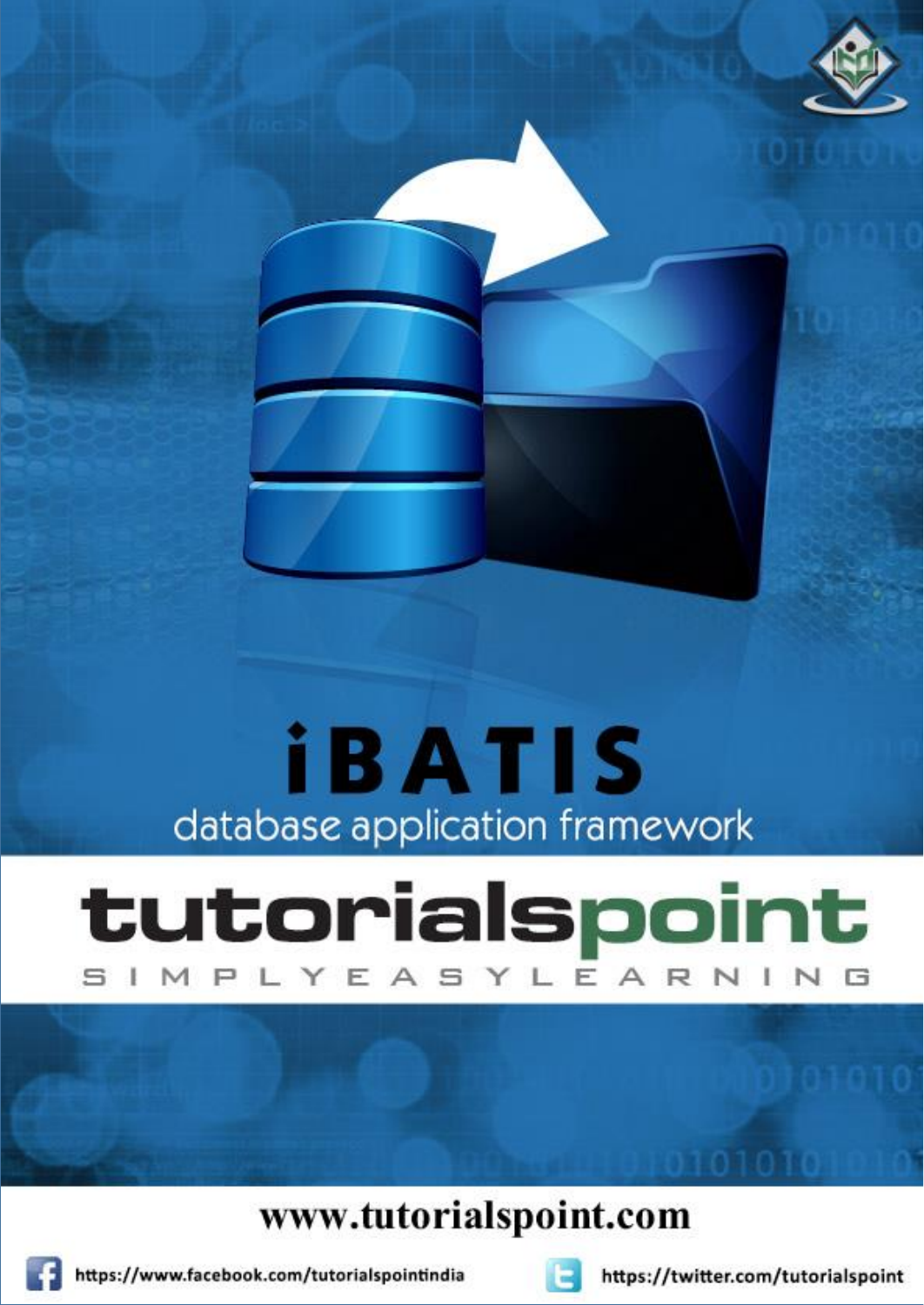#### **About theTutorial**

iBATIS is a persistence framework which automates the mapping between SQL databases and objects in Java, .NET, and Ruby on Rails. iBATIS makes it easier to build better database-oriented applications more quickly and with less code.

#### **Audience**

This tutorial is designed for Java programmers who would like to understand the iBATIS framework in detail along with its architecture and actual usage.

#### **Prerequisites**

Before proceeding with this tutorial, you should have a good understanding of Java programming language. As you are going to deal with SQL mapping, it is required that you have adequate exposure to SQL and Database concepts.

#### **Copyright & Disclaimer**

Copyright 2015 by Tutorials Point (I) Pvt. Ltd.

All the content and graphics published in this e-book are the property of Tutorials Point (I) Pvt. Ltd. The user of this e-book is prohibited to reuse, retain, copy, distribute or republish any contents or a part of contents of this e-book in any manner without written consent of the publisher.

We strive to update the contents of our website and tutorials as timely and as precisely as possible, however, the contents may contain inaccuracies or errors. Tutorials Point (I) Pvt. Ltd. provides no guarantee regarding the accuracy, timeliness or completeness of our website or its contents including this tutorial. If you discover any errors on our website or in this tutorial, please notify us at [contact@tutorialspoint.com](mailto:contact@tutorialspoint.com)

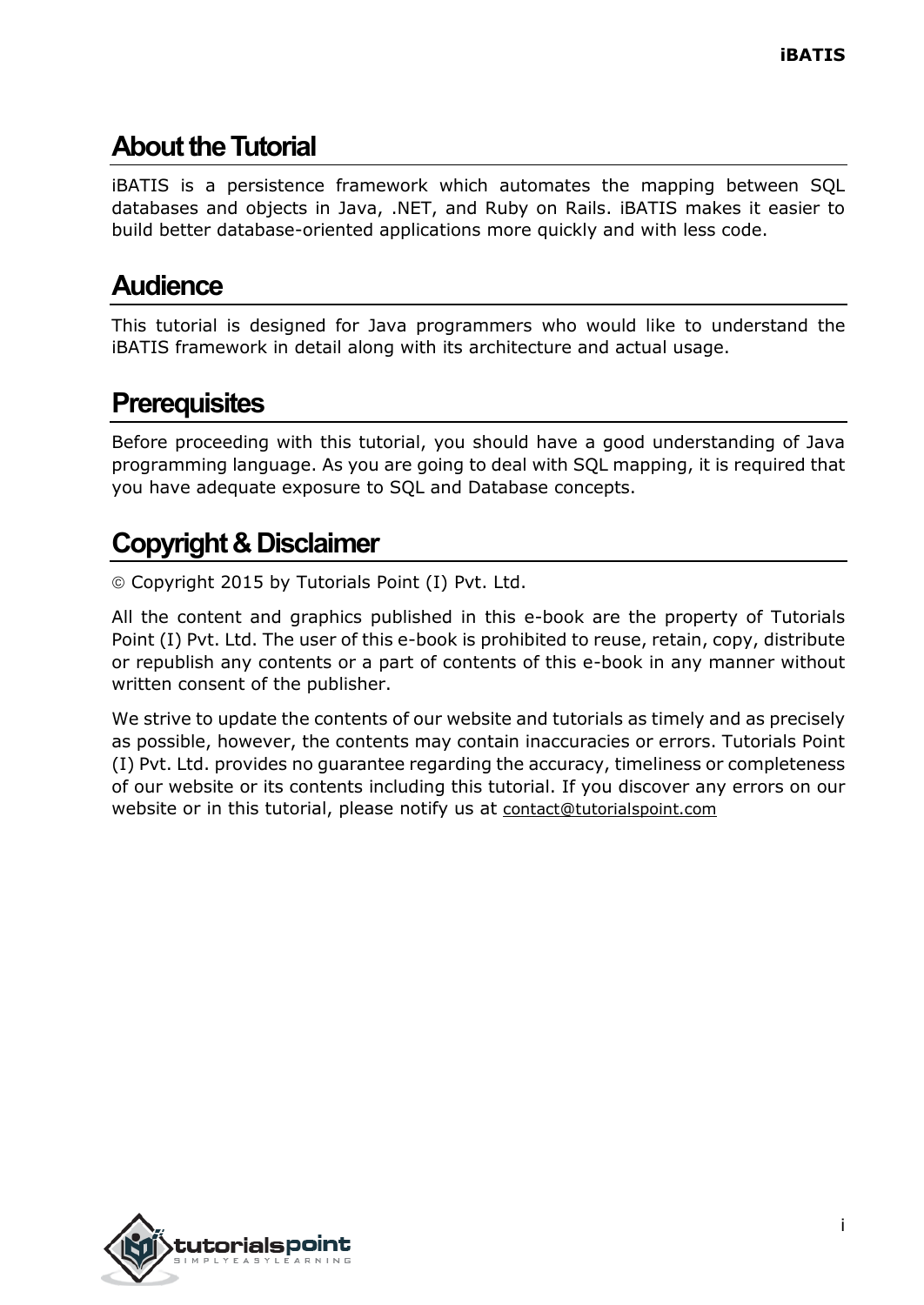#### **Table of Contents**

| 5 <sub>1</sub> |  |
|----------------|--|
|                |  |
|                |  |

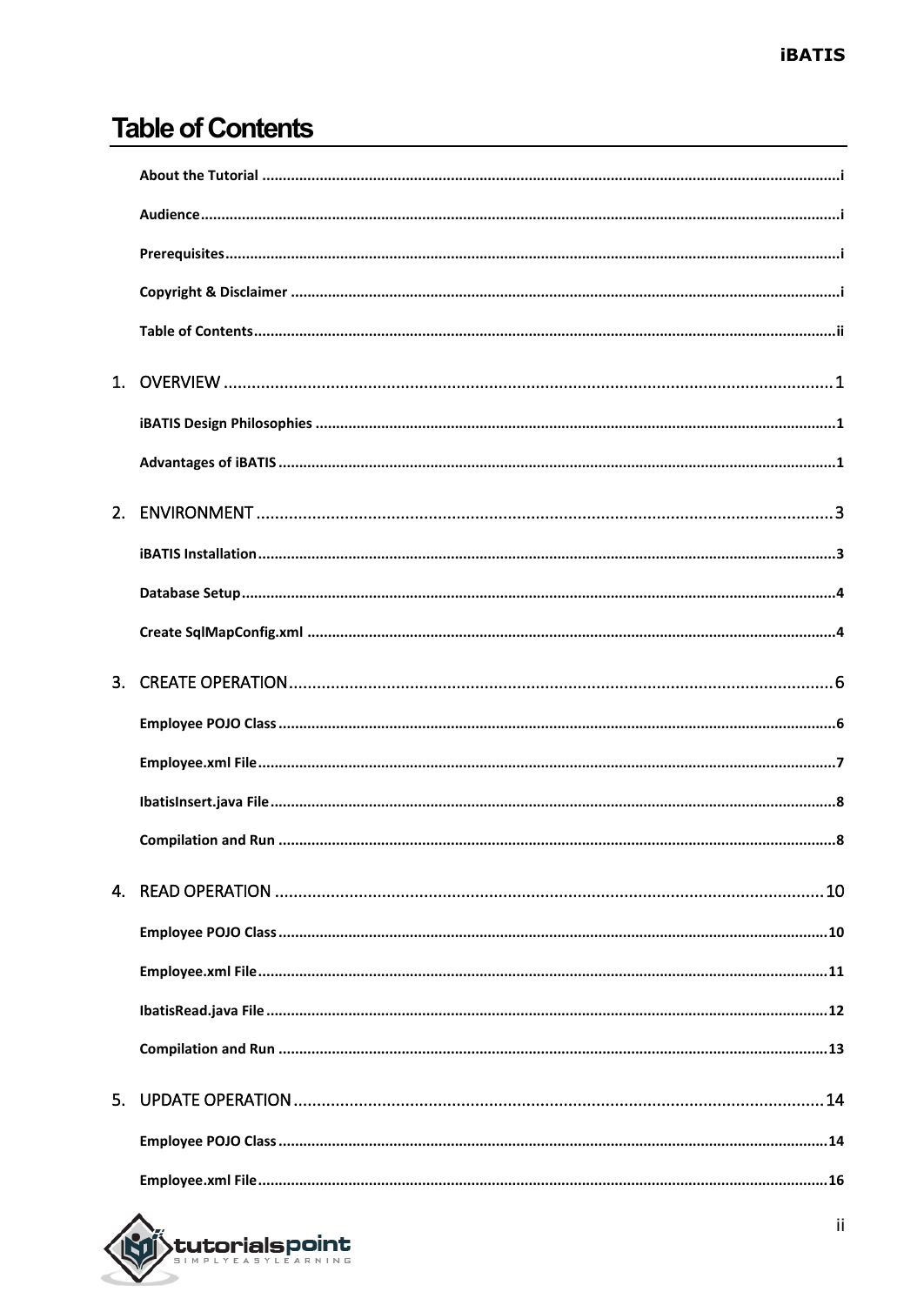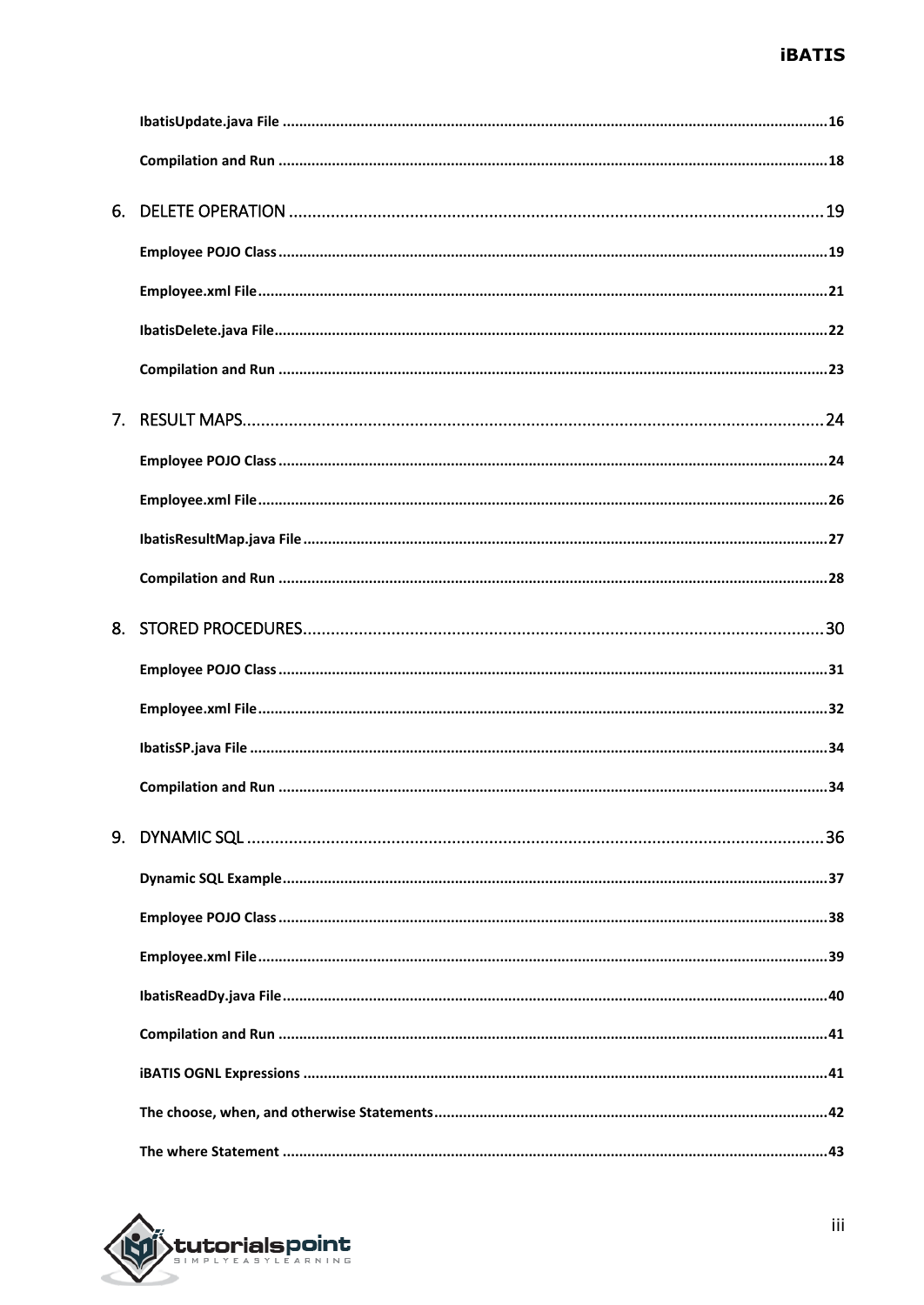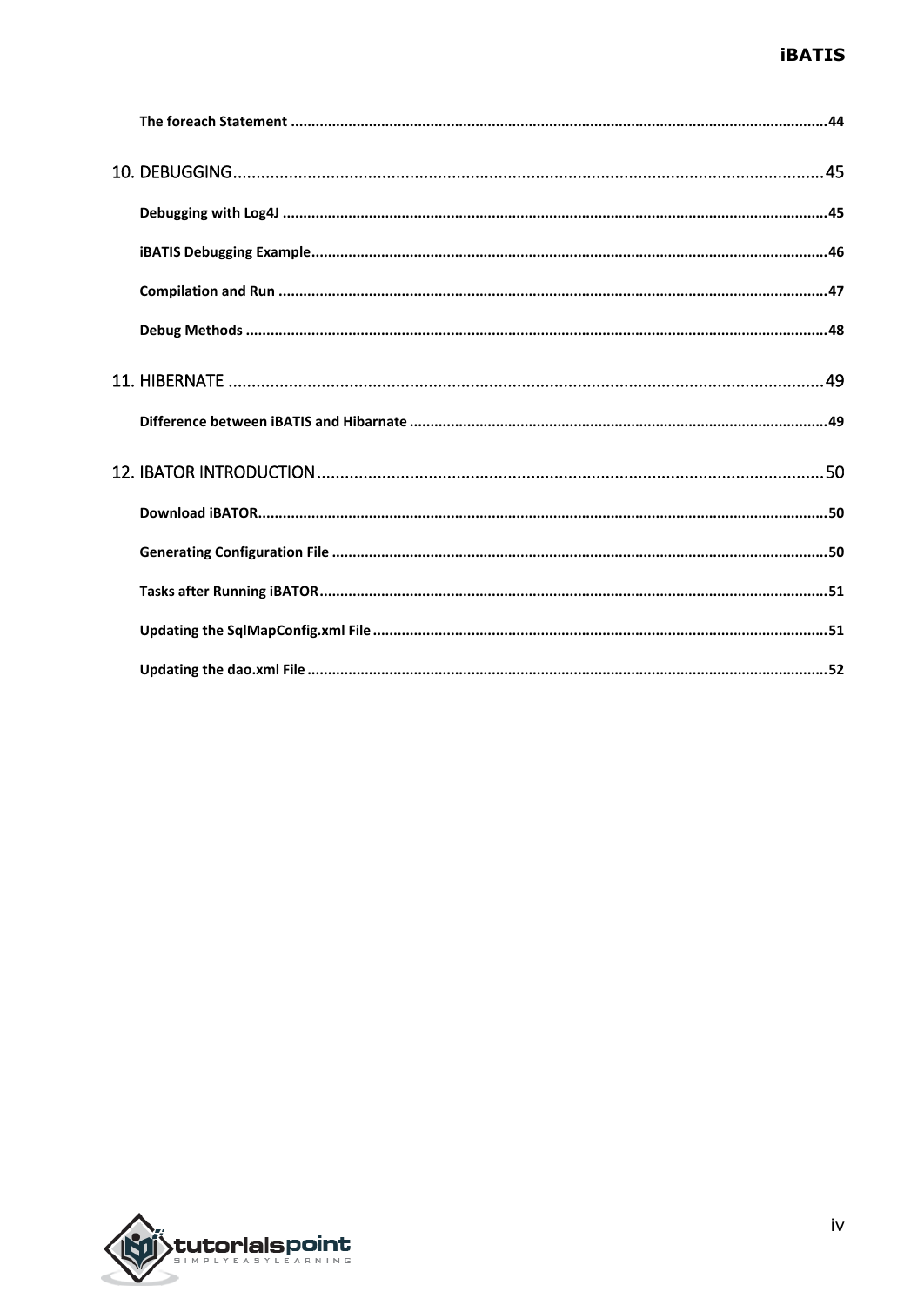### 1. OVERVIEW

iBATIS is a persistence framework which automates the mapping between SQL databases and objects in Java, .NET, and Ruby on Rails. The mappings are decoupled from the application logic by packaging the SQL statements in XML configuration files.

iBATIS is a lightweight framework and persistence API good for persisting POJOs( Plain Old Java Objects).

iBATIS is what is known as a data mapper and takes care of mapping the parameters and results between the class properties and the columns of the database table.

A significant difference between iBATIS and other persistence frameworks such as Hibernate is that iBATIS emphasizes the use of SQL, while other frameworks typically use a custom query language such has the Hibernate Query Language (HQL) or Enterprise JavaBeans Query Language (EJB QL).

#### **iBATIS Design Philosophies**

iBATIS comes with the following design philosophies:

- **Simplicity:** iBATIS is widely regarded as being one of the simplest persistence frameworks available today.
- **Fast Development:** iBATIS does all it can to facilitate hyper-fast development.
- **Portability:** iBATIS can be implemented for nearly any language or platform such as Java, Ruby, and C# for Microsoft .NET.
- **Independent Interfaces:** iBATIS provides database-independent interfaces and APIs that help the rest of the application remain independent of any persistence-related resources.
- **Open source:** iBATIS is free and an open source software.

#### **Advantages of iBATIS**

iBATIS offers the following advantages:

- **Supports stored procedures:** iBATIS encapsulates SQL in the form of stored procedures so that business logic is kept out of the database, and the application is easier to deploy and test, and is more portable.
- **Supports inline SQL:** No precompiler is needed, and you have full access to all of the features of SQL.

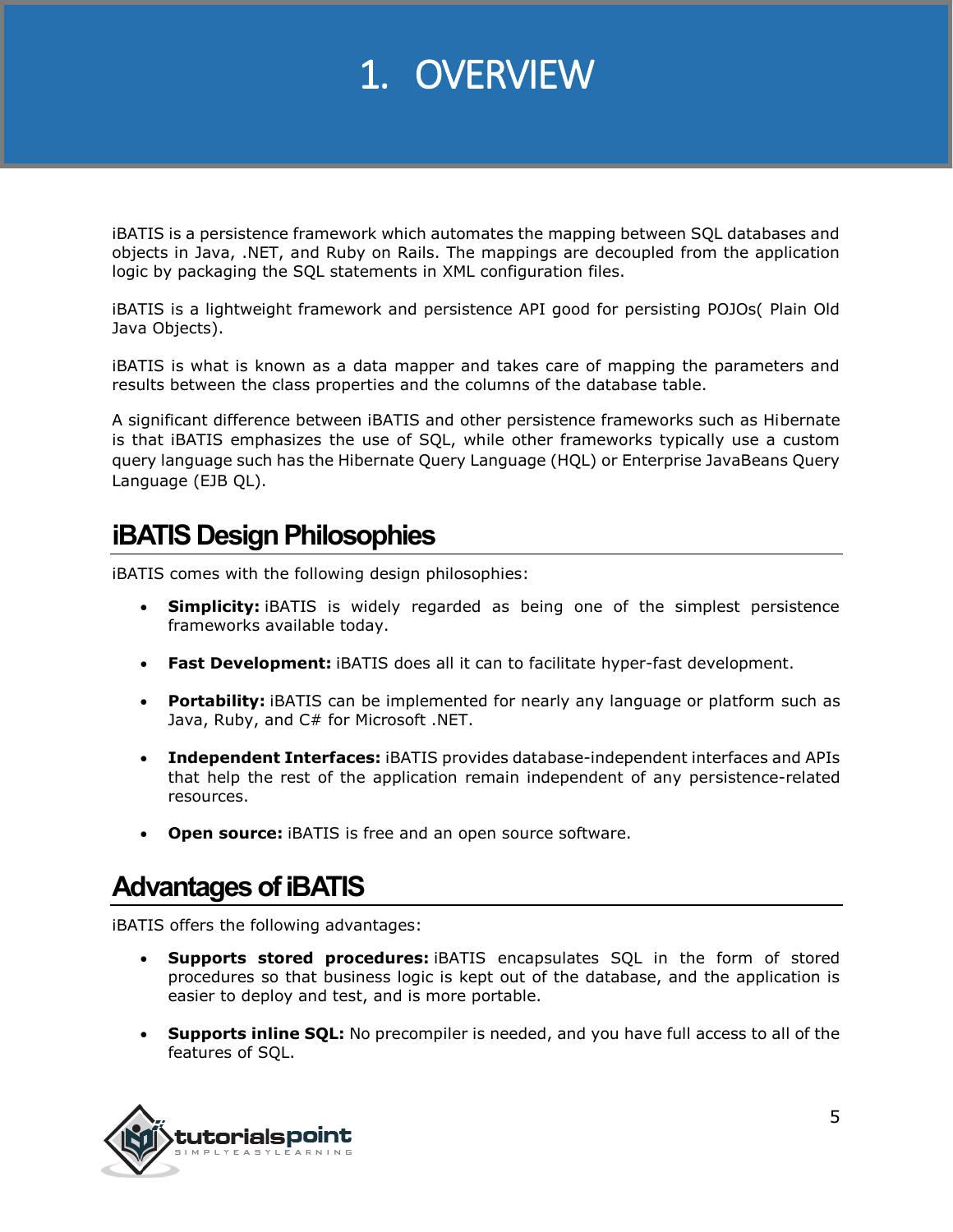- **Supports dynamic SQL:** iBATIS provides features for dynamically building SQL queries based on parameters.
- **Supports O/RM:** iBATIS supports many of the same features as an O/RM tool, such as lazy loading, join fetching, caching, runtime code generation, and inheritance.

iBATIS makes use of JAVA programming language while developing database oriented application. Before proceeding further, make sure that you understand the basics of procedural and object-oriented programming: control structures, data structures and variables, classes, objects, etc.

To understand JAVA in detail you can go through our [JAVA Tutorial.](http://www.tutorialspoint.com/java/index.htm)

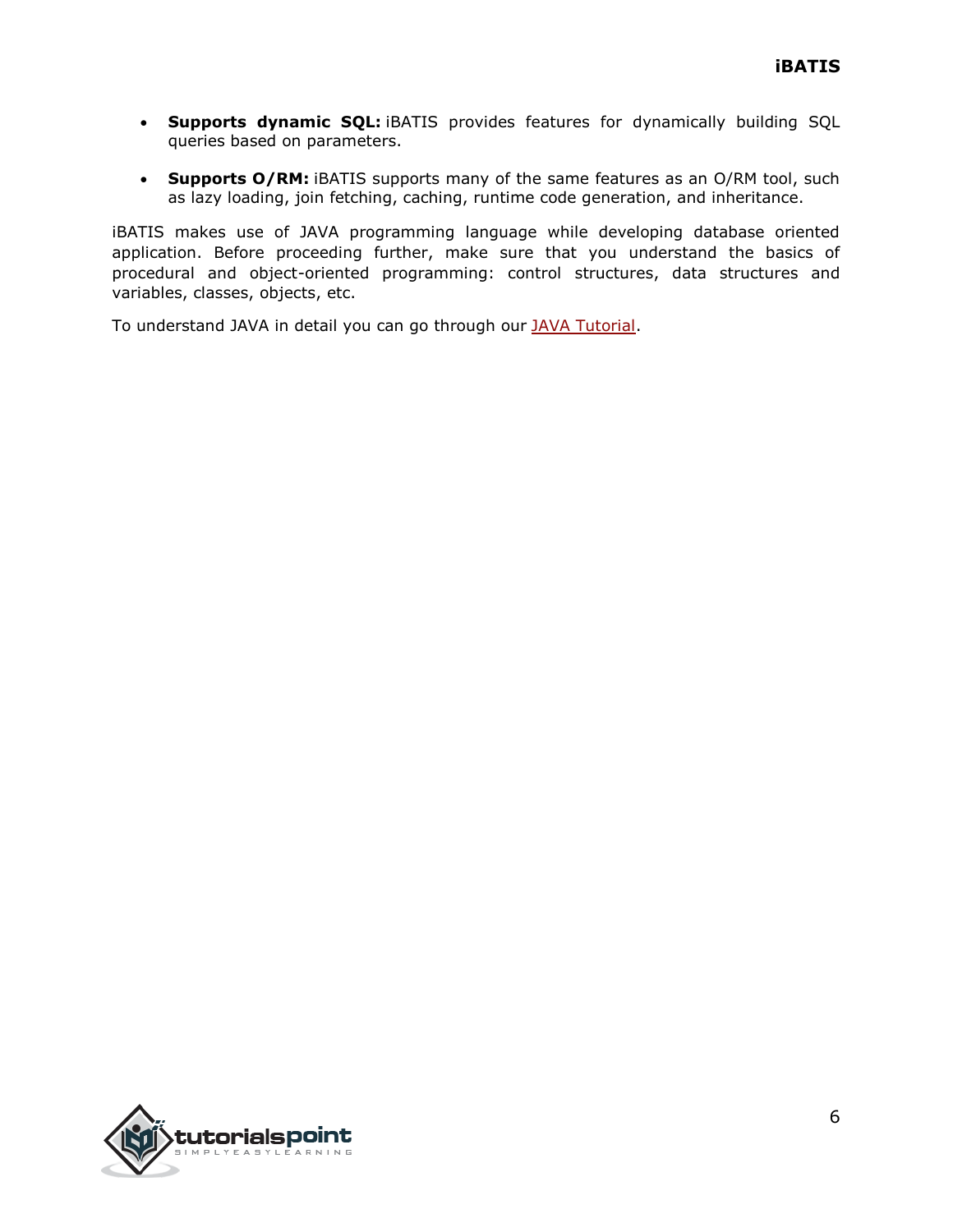## 2. ENVIRONMENT

You would have to set up a proper environment for iBATIS before starting off with actual development work. This chapter explains how to set up a working environment for iBATIS.

#### **iBATIS Installation**

Carry out the following simple steps to install iBATIS on your Linux machine:

- Download the latest version of iBATIS from **[Download iBATIS](http://ibatis.apache.org/java.cgi)**.
- Unzip the downloaded file to extract .jar file from the bundle and keep them in appropriate lib directory.
- Set PATH and CLASSPATH variables at the extracted .jar file(s) appropriately.

```
$ unzip ibatis-2.3.4.726.zip
   inflating: META-INF/MANIFEST.MF
   creating: doc/
   creating: lib/
   creating: simple_example/
   creating: simple_example/com/
   creating: simple_example/com/mydomain/
   creating: simple_example/com/mydomain/data/
    creating: simple_example/com/mydomain/domain/
   creating: src/
   inflating: doc/dev-javadoc.zip
   inflating: doc/user-javadoc.zip
   inflating: jar-dependencies.txt
   inflating: lib/ibatis-2.3.4.726.jar
   inflating: license.txt
   inflating: notice.txt
   inflating: release.txt
$pwd
/var/home/ibatis
```
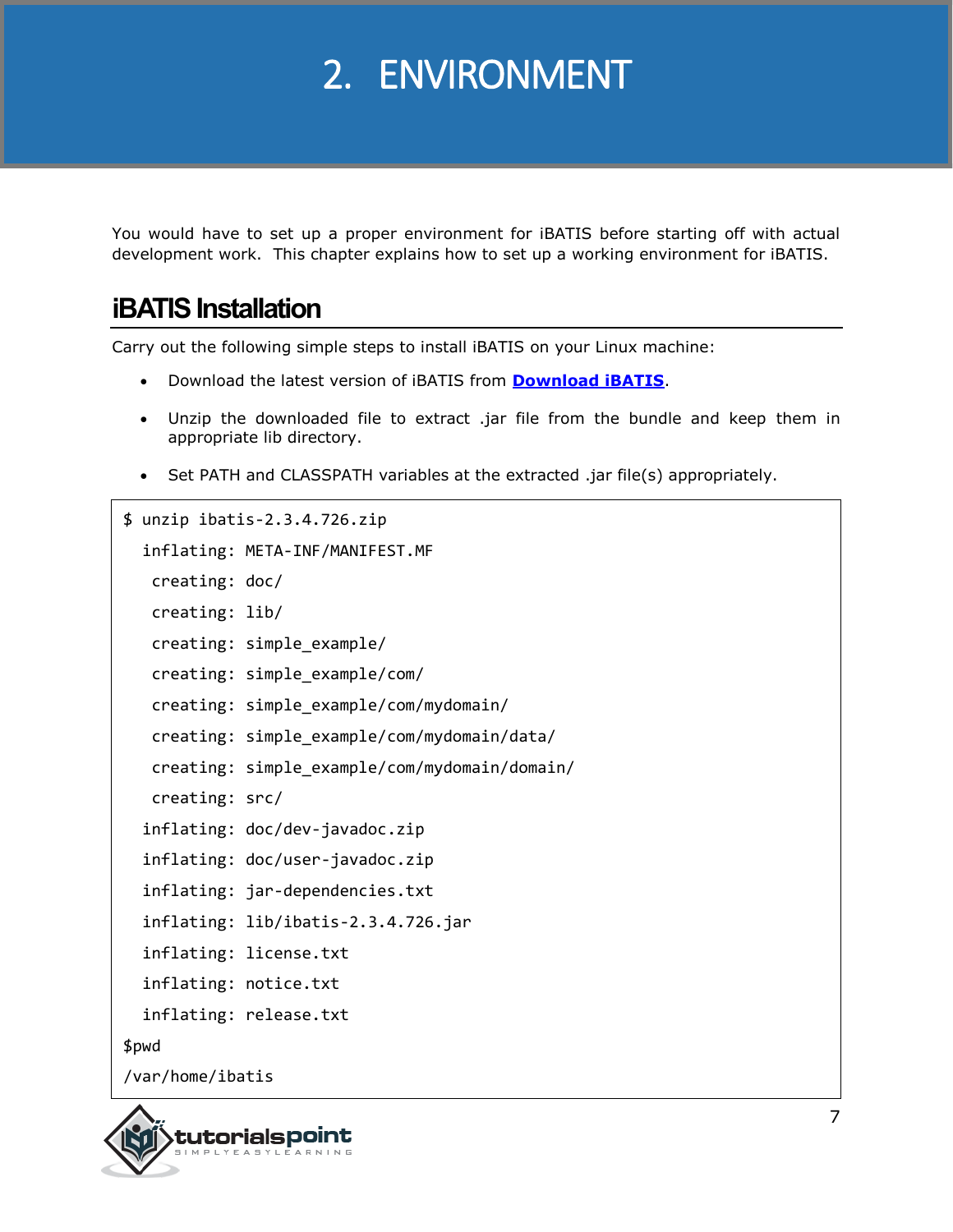```
$set PATH=$PATH:/var/home/ibatis/
```
\$set CLASSPATH=\$CLASSPATH:/var/home/ibatis\

/lib/ibatis-2.3.4.726.jar

#### **Database Setup**

Create an EMPLOYEE table in any MySQL database using the following syntax:

```
mysql> CREATE TABLE EMPLOYEE (
             id INT NOT NULL auto_increment,
            first name VARCHAR(20) default NULL,
             last_name VARCHAR(20) default NULL,
             salary INT default NULL,
             PRIMARY KEY (id)
         );
```
#### **Create SqlMapConfig.xml**

Consider the following:

- We are going to use JDBC to access the database **testdb**.
- JDBC driver for MySQL is "com.mysql.jdbc.Driver".
- Connection URL is "jdbc:mysql://localhost:3306/testdb".
- We would use username and password as "root" and "root" respectively.
- Our SQL statement mappings for all the operations would be described in "Employee.xml".

Based on the above assumptions, we have to create an XML configuration file with name **SqlMapConfig.xml** with the following content. This is where you need to provide all configurations required for IBATIS:

It is important that both the files SqlMapConfig.xml and Employee.xml should be present in the class path. For now, we would keep Employee.xml file empty and we would cover its contents in subsequent chapters.

```
<?xml version="1.0" encoding="UTF-8"?>
```
<!DOCTYPE sqlMapConfig

PUBLIC "-//ibatis.apache.org//DTD SQL Map Config 2.0//EN"

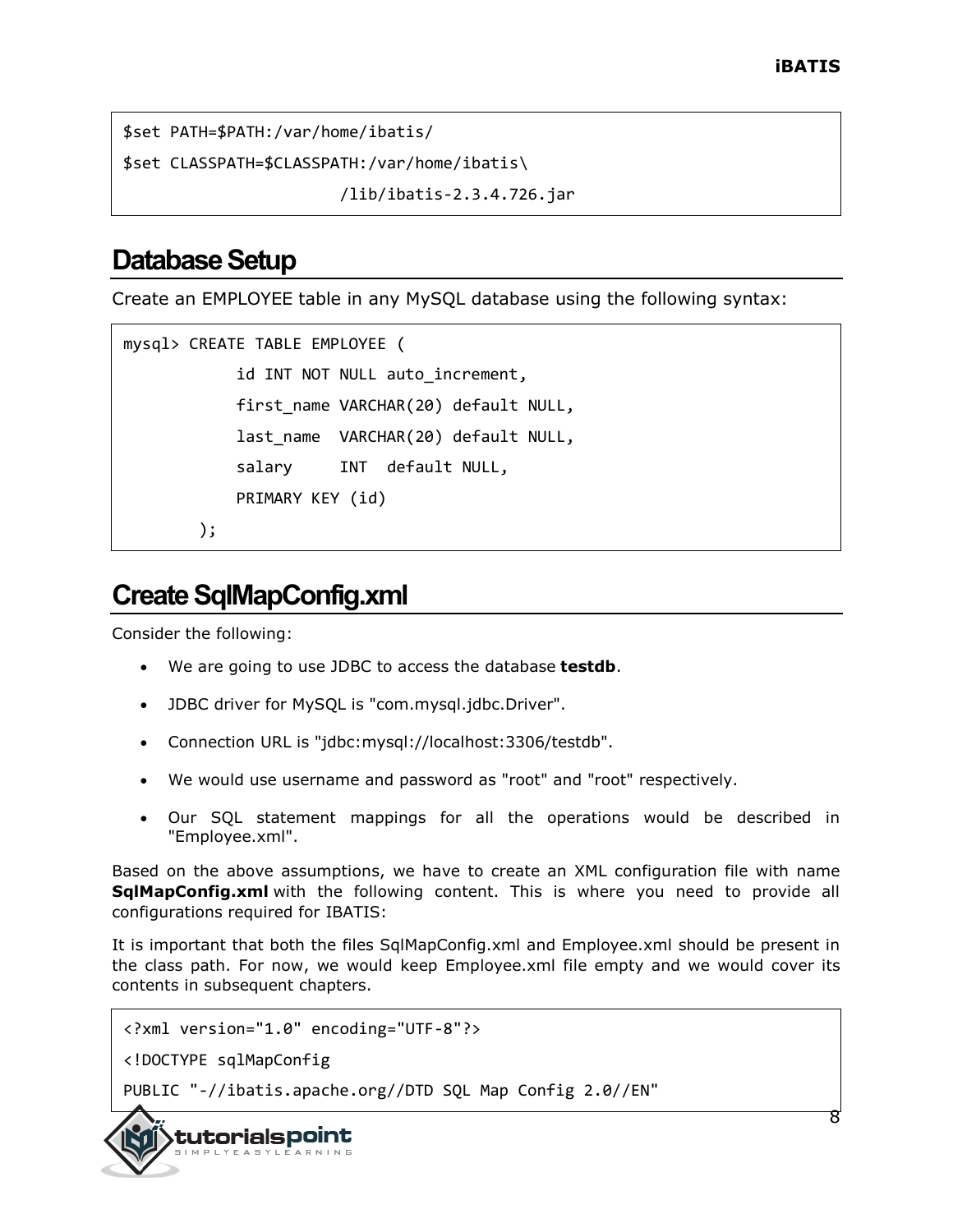```
"http://ibatis.apache.org/dtd/sql-map-config-2.dtd">
<sqlMapConfig>
      <settings useStatementNamespaces="true"/>
      <transactionManager type="JDBC">
         <dataSource type="SIMPLE">
           <property name="JDBC.Driver"
                value="com.mysql.jdbc.Driver"/>
           <property name="JDBC.ConnectionURL"
                value="jdbc:mysql://localhost:3306/testdb"/>
           <property name="JDBC.Username" value="root"/>
           <property name="JDBC.Password" value="root"/>
         </dataSource>
       </transactionManager>
      <sqlMap resource="Employee.xml"/>
</sqlMapConfig>
```
You can set the following optional properties as well using SqlMapConfig.xml file:

```
<property name="JDBC.AutoCommit" value="true"/>
<property name="Pool.MaximumActiveConnections" value="10"/>
<property name="Pool.MaximumIdleConnections" value="5"/>
<property name="Pool.MaximumCheckoutTime" value="150000"/>
<property name="Pool.MaximumTimeToWait" value="500"/>
<property name="Pool.PingQuery" value="select 1 from Employee"/>
<property name="Pool.PingEnabled" value="false"/>
```
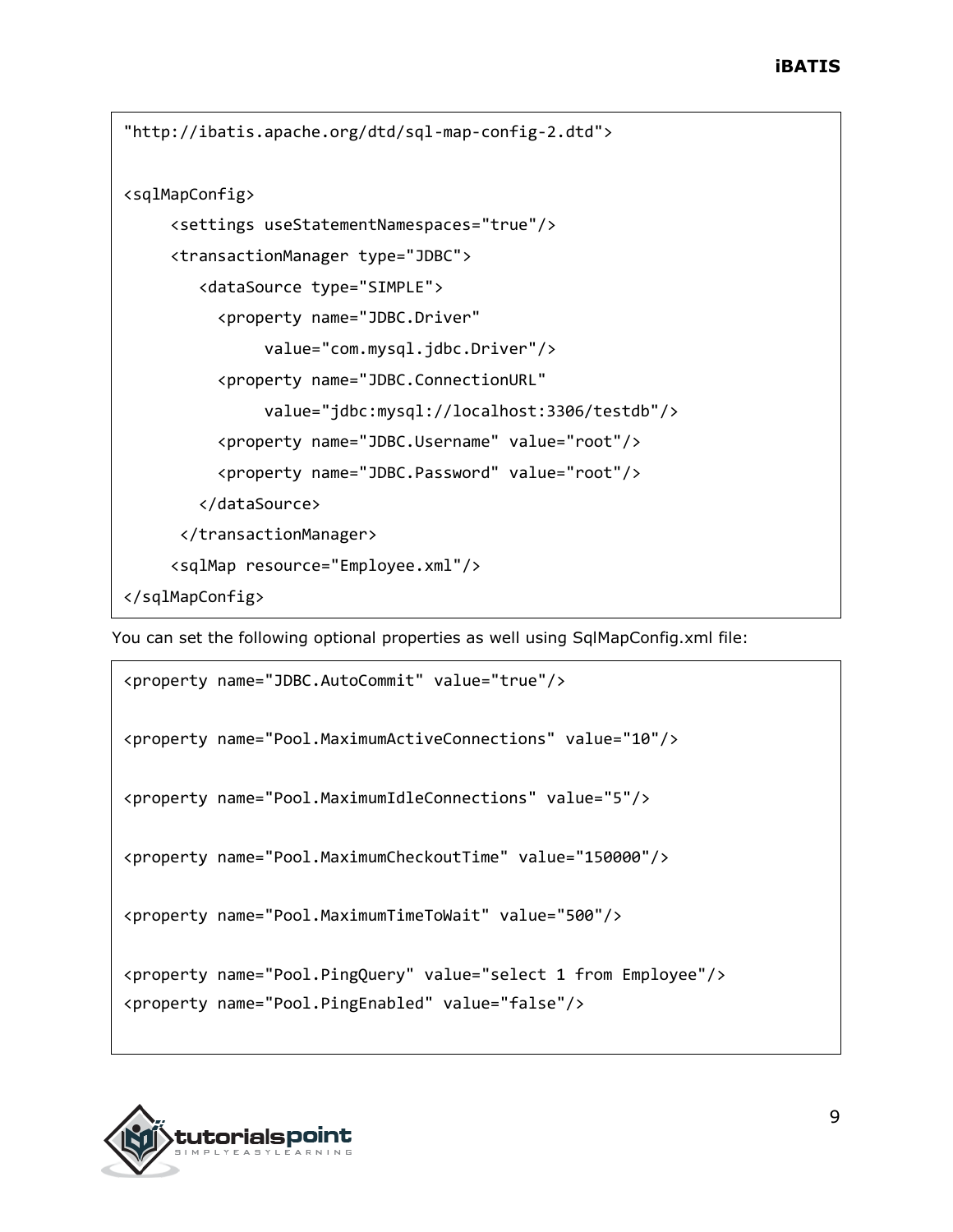### 3. CREATE OPERATION

To perform any Create, Write, Update, and Delete (CRUD) operation using iBATIS, you would need to create a Plain Old Java Objects (POJO) class corresponding to the table. This class describes the objects that will "model" database table rows.

The POJO class would have implementation for all the methods required to perform desired operations.

Let us assume we have the following EMPLOYEE table in MySQL:

```
CREATE TABLE EMPLOYEE (
   id INT NOT NULL auto increment,
    first_name VARCHAR(20) default NULL,
    last_name VARCHAR(20) default NULL,
    salary INT default NULL,
    PRIMARY KEY (id)
);
```
#### **Employee POJO Class**

tutorialspoint

We would create an Employee class in Employee.java file as follows:

```
public class Employee {
   private int id;
   private String first_name;
  private String last name;
   private int salary; 
   /* Define constructors for the Employee class. */
   public Employee() {}
   public Employee(String fname, String lname, int salary) {
     this.first_name = fname;
     this.last_name = lname;
```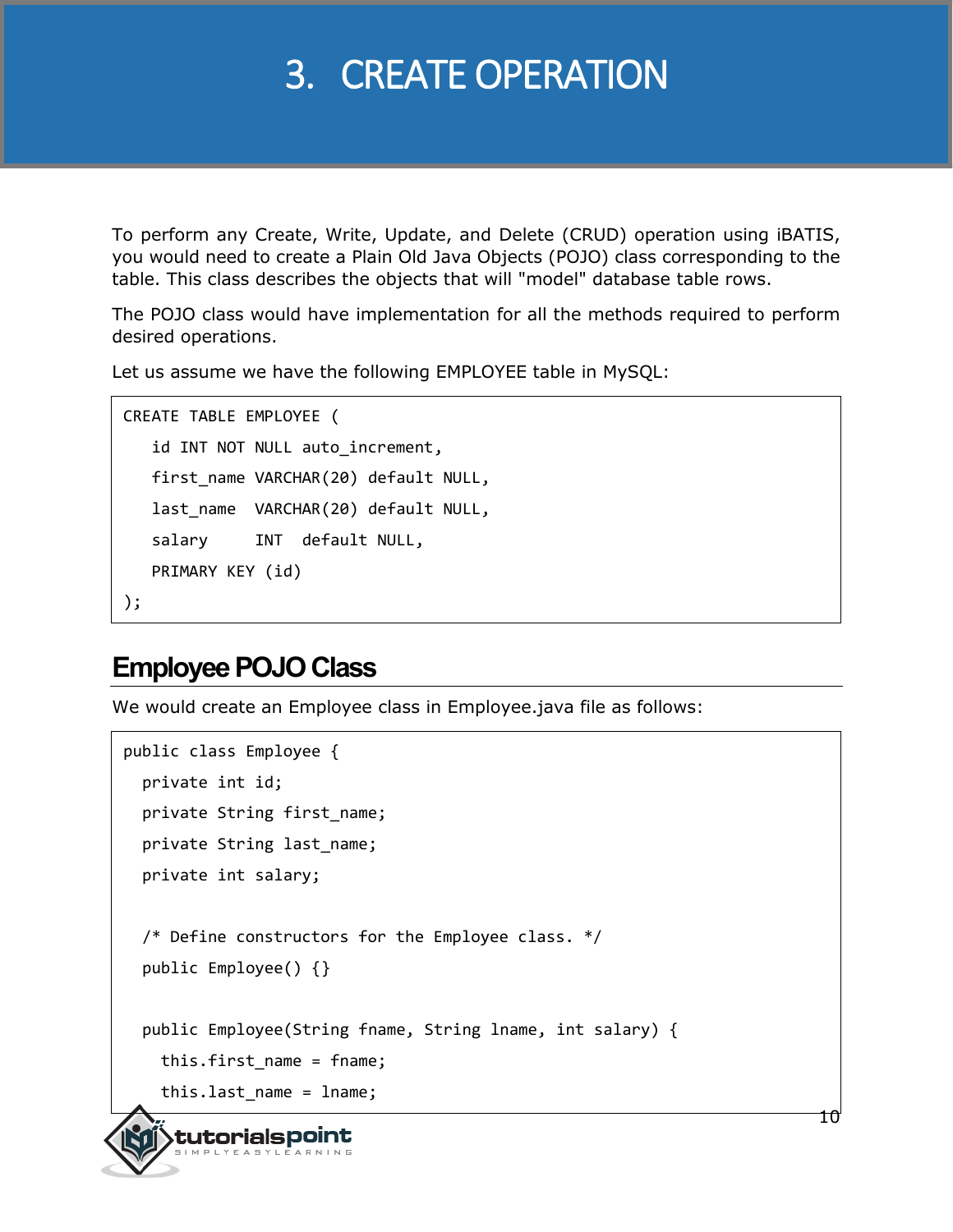```
 this.salary = salary;
   }
} /* End of Employee */
```
You can define methods to set individual fields in the table. The next chapter explains how to get the values of individual fields.

#### **Employee.xml File**

To define SQL mapping statement using iBATIS, we would use <insert> tag and inside this tag definition, we would define an "id" which will be used in IbatisInsert.java file for executing SQL INSERT query on database.

```
<?xml version="1.0" encoding="UTF-8"?>
<!DOCTYPE sqlMap 
PUBLIC "-//ibatis.apache.org//DTD SQL Map 2.0//EN"
"http://ibatis.apache.org/dtd/sql-map-2.dtd">
<sqlMap namespace="Employee">
<insert id="insert" parameterClass="Employee">
   insert into EMPLOYEE(first_name, last_name, salary)
   values (#first_name#, #last_name#, #salary#)
   <selectKey resultClass="int" keyProperty="id">
       select last_insert_id() as id
    </selectKey>
</insert>
</sqlMap>
```
Here **parameterClass:** could take a value as *string, int, float, double,* or any *class object* based on requirement. In this example, we would pass Employee object as a parameter while calling *insert* method of SqlMap class.

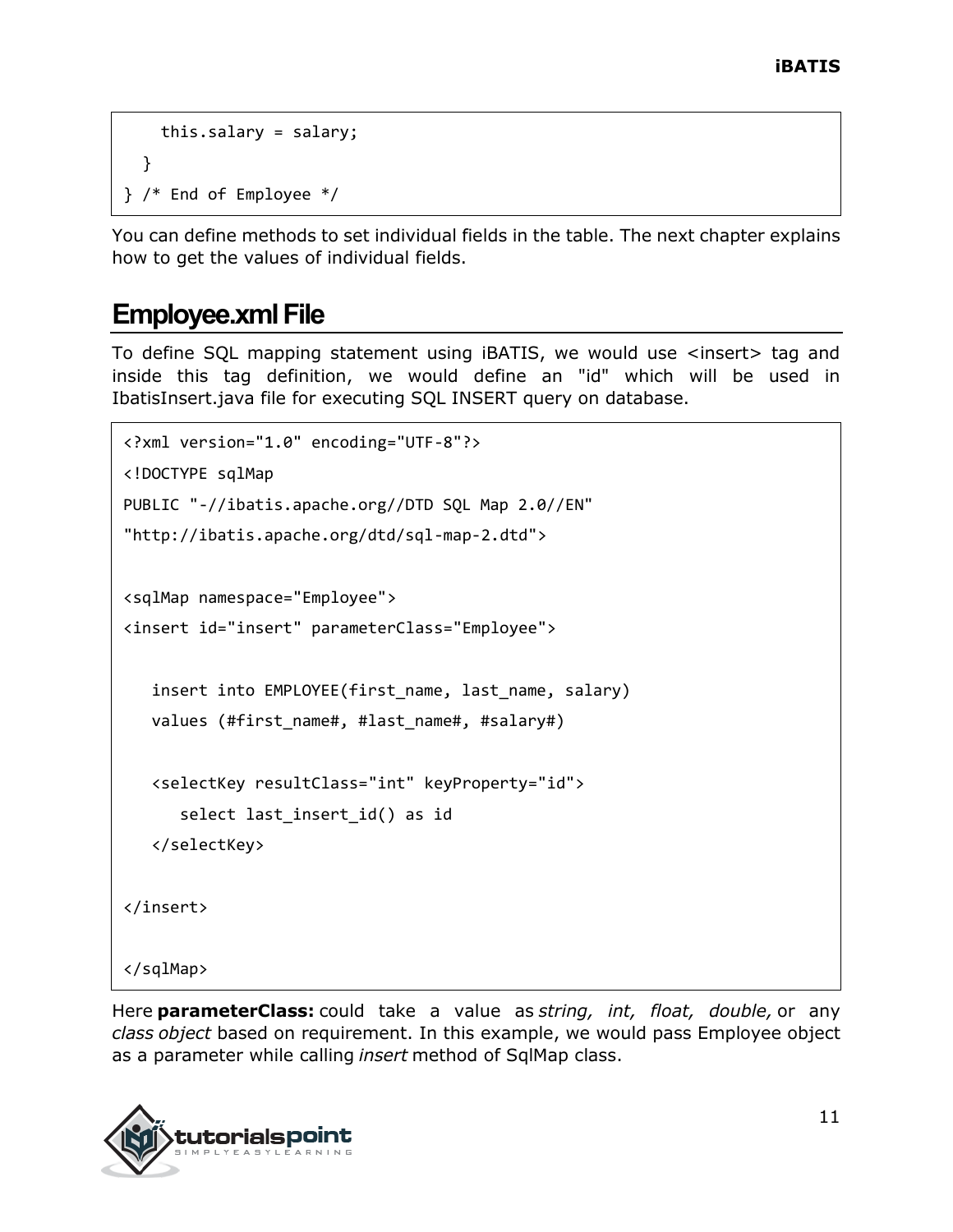If your database table uses an IDENTITY, AUTO\_INCREMENT, or SERIAL column or you have defined a SEQUENCE/GENERATOR, you can use the <selectKey> element in an <insert> statement to use or return that database-generated value.

#### **IbatisInsert.java File**

This file would have application level logic to insert records in the Employee table:

```
import com.ibatis.common.resources.Resources;
import com.ibatis.sqlmap.client.SqlMapClient;
import com.ibatis.sqlmap.client.SqlMapClientBuilder;
import java.io.*;
import java.sql.SQLException;
import java.util.*;
public class IbatisInsert{
   public static void main(String[] args)
    throws IOException,SQLException{
    Reader rd = Resources.getResourceAsReader("SqlMapConfig.xml");
    SqlMapClient smc = SqlMapClientBuilder.buildSqlMapClient(rd);
    /* This would insert one record in Employee table. */
    System.out.println("Going to insert record.....");
    Employee em = new Employee("Zara", "Ali", 5000);
    smc.insert("Employee.insert", em);
    System.out.println("Record Inserted Successfully ");
   }
}
```
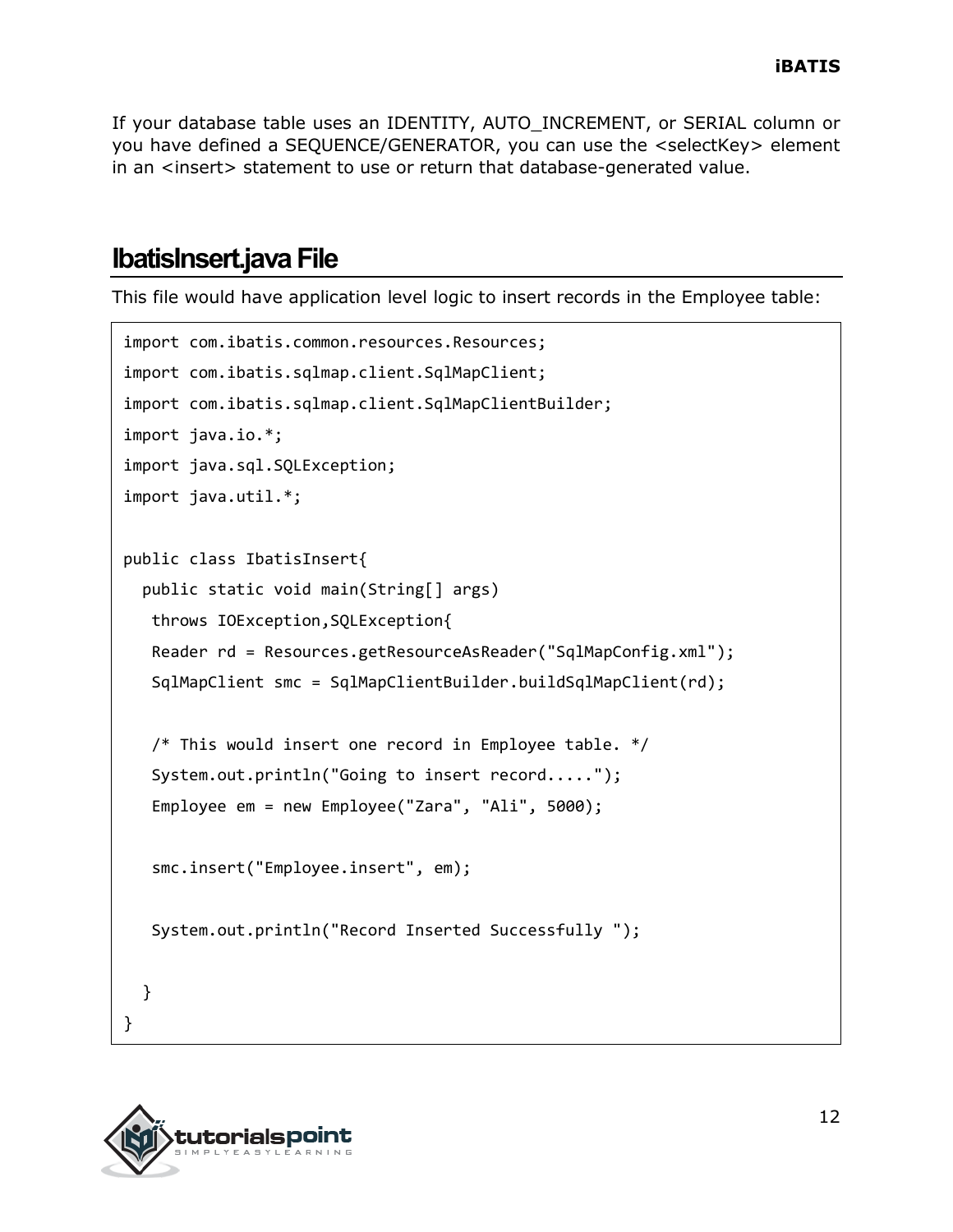### **Compilation and Run**

Here are the steps to compile and run the above-mentioned software. Make sure you have set PATH and CLASSPATH appropriately before proceeding for compilation and execution.

- Create Employee.xml as shown above.
- Create Employee.java as shown above and compile it.
- Create IbatisInsert.java as shown above and compile it.
- Execute IbatisInsert binary to run the program.

You would get the following result, and a record would be created in the EMPLOYEE table.

```
$java IbatisInsert
Going to insert record.....
Record Inserted Successfully
```
If you check the EMPLOYEE table, it should display the following result:

```
mysql> select * from EMPLOYEE;
+----+------------+-----------+--------+
| id | first_name | last_name | salary |
+----+------------+-----------+--------+
| 1 | Zara | Ali | 5000 |
+----+------------+-----------+--------+
1 row in set (0.00 sec)
```
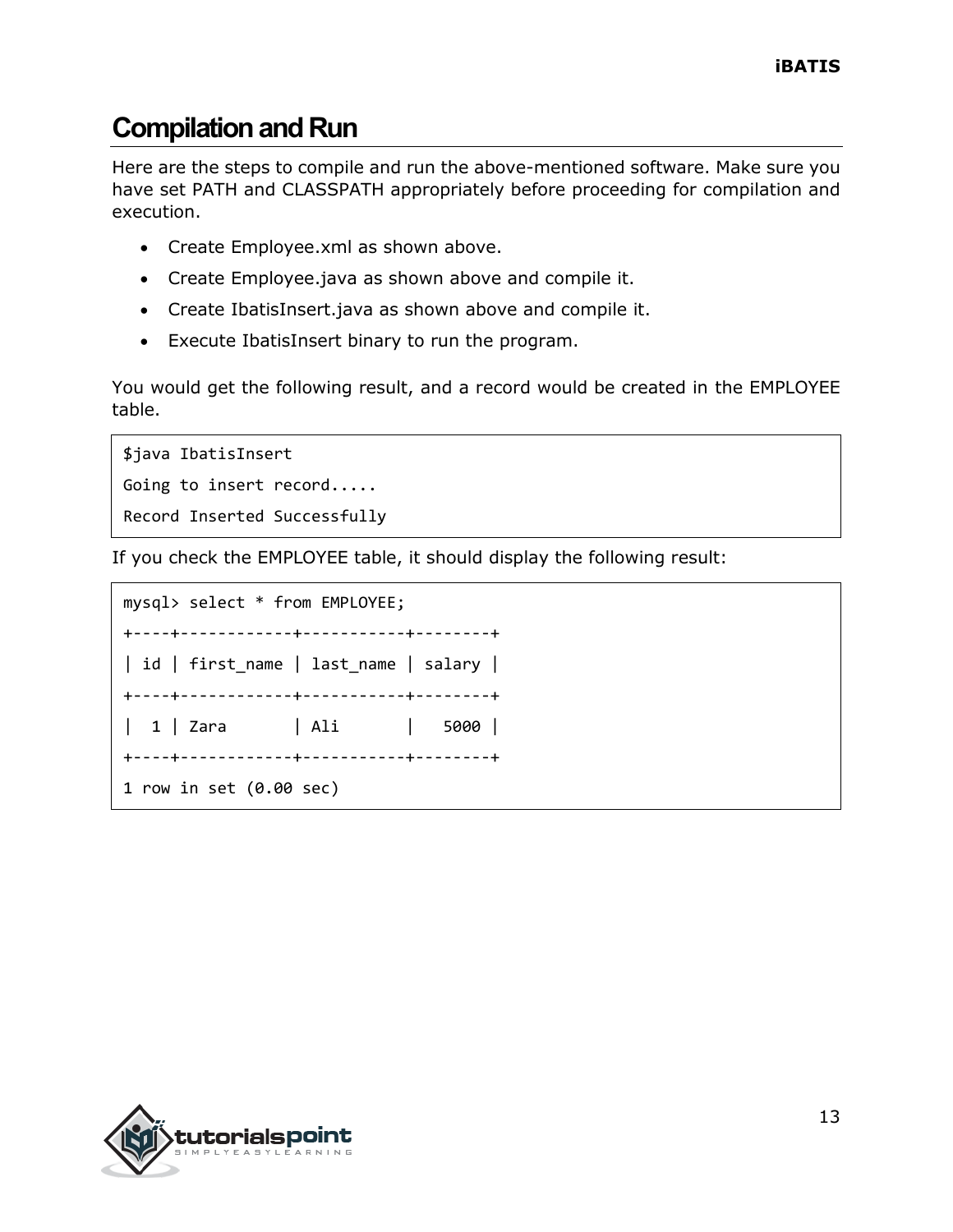### 4. READ OPERATION

We discussed, in the last chapter, how to perform CREATE operation on a table using iBATIS. This chapter explains how to read a table using iBATIS.

We have the following EMPLOYEE table in MySQL:

```
CREATE TABLE EMPLOYEE (
    id INT NOT NULL auto_increment,
   first name VARCHAR(20) default NULL,
    last_name VARCHAR(20) default NULL,
    salary INT default NULL,
    PRIMARY KEY (id)
);
```
This table has only one record as follows:

mysql> select \* from EMPLOYEE; +----+------------+-----------+--------+ | id | first\_name | last\_name | salary | +----+------------+-----------+--------+ | 1 | Zara | Ali | 5000 | +----+------------+-----------+--------+ 1 row in set (0.00 sec)

#### **Employee POJO Class**

To perform read operation, we would modify the Employee class in Employee.java as follows:

```
public class Employee {
  private int id;
  private String first_name;
 private String last name;
   private int salary;
```
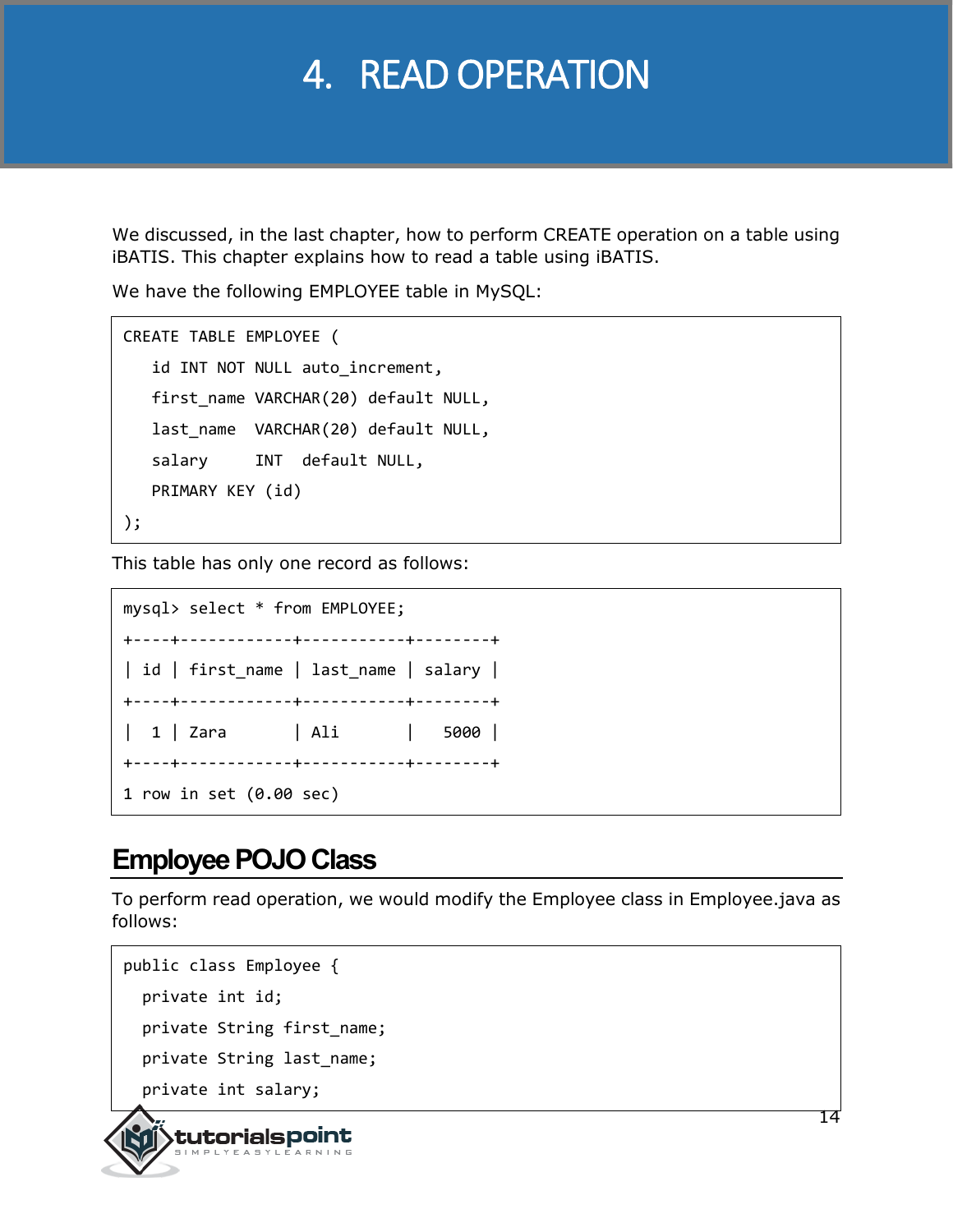```
 /* Define constructors for the Employee class. */
  public Employee() {}
  public Employee(String fname, String lname, int salary) {
     this.first_name = fname;
    this.last name = lname;
     this.salary = salary;
  }
  /* Here are the method definitions */
  public int getId() {
     return id;
   }
  public String getFirstName() {
     return first_name;
  }
  public String getLastName() {
     return last_name;
  }
  public int getSalary() {
     return salary;
   }
} /* End of Employee */
```
#### **Employee.xml File**

To define SQL mapping statement using iBATIS, we would add <select> tag in Employee.xml and inside this tag definition, we would define an "id" which will be used in IbatisRead.java file for executing SQL SELECT query on database.